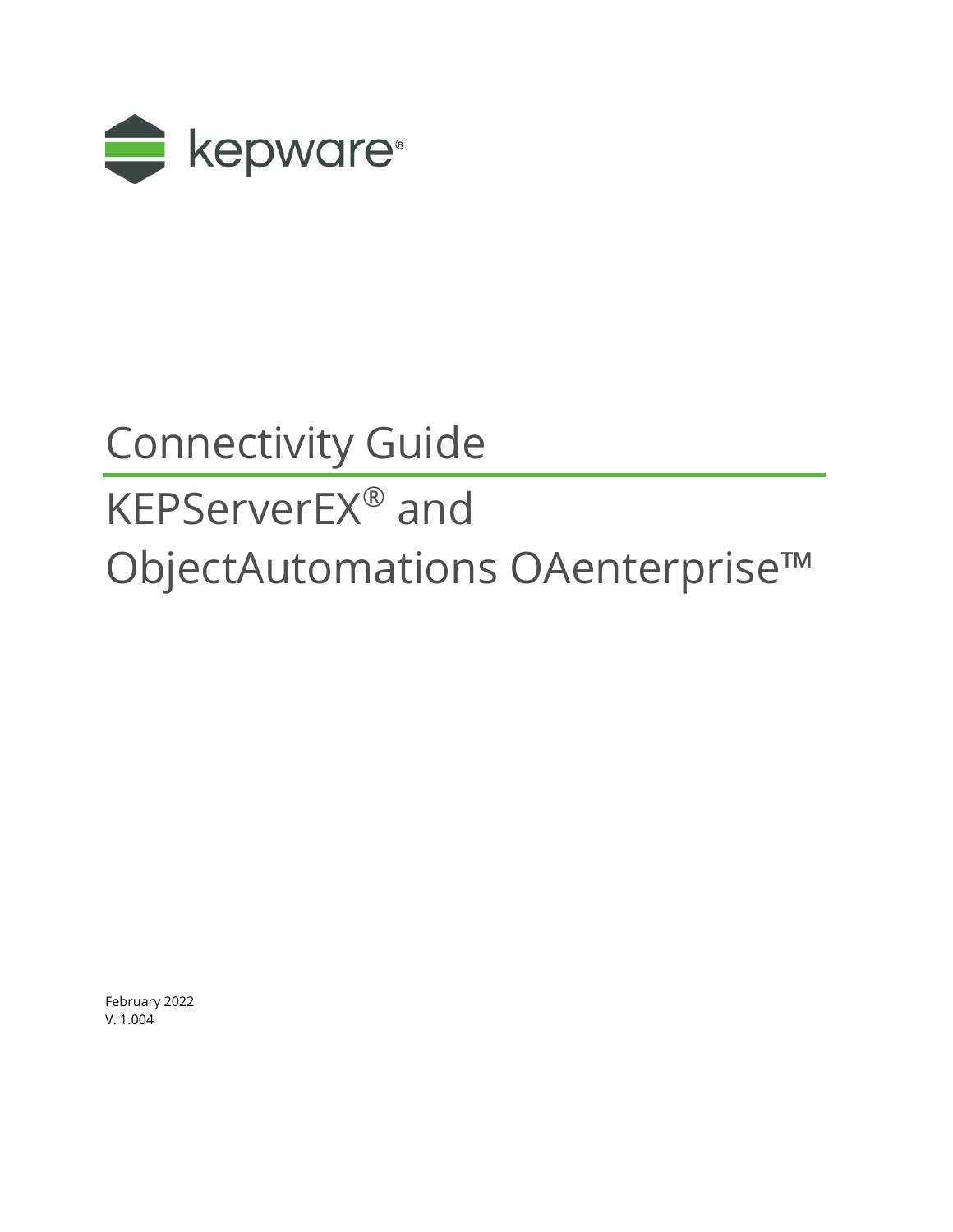## **1. Overview and Requirements**

This guide will demonstrate how to establish a connection between the KEPServerEX OPC server and an ObjectAutomations OAenterprise™ runtime project. Users must complete the following before continuing with this tutorial:

- Configure a server project. Users may either select the appropriate driver and settings or run the **Simulation Driver Demo** that is included with KEPServerEX. The Simulation Driver Demo project will be used for all examples in this tutorial.
- Start KEPServerEX and load the Simulation Driver Demo project. Once the server project has been loaded, open the Runtime menu on the main menu bar and verify that the server project has been connected.

## **2. Using OAenterprise™ as an OPC Client**

For information on connecting to KEPServerEX from OAenterprise™ as an OPC client, follow the instructions below.

- **Tip**: OAenterprise™ version 5.1 is used in this tutorial.
	- 1. To start, open OAworkbench.
	- 2. Create a new workspace or open an existing one.

| OAworkbench - OA2control [Untitled]                                                                                                                    |                                                |     |
|--------------------------------------------------------------------------------------------------------------------------------------------------------|------------------------------------------------|-----|
| Workbench File Edit View Insert Layout Help                                                                                                            |                                                |     |
| ⊡ ×i<br>$\mathbf{d}$<br>▾╎                                                                                                                             | A 5 0 0 0 0 3 2 4 6<br>D 2 B & & X & B O + O + |     |
| $0$ Aenterprise - $\overline{D}$                                                                                                                       | ₽                                              | 원 역 |
| 0A2view<br>$\mathbf{C}$<br>$+$<br>ø<br>0A2control<br>$\overline{+}$<br>Ā<br><b>OAworkbench</b><br>÷<br>Control Libraries<br>$\overline{+}$<br><b>M</b> |                                                |     |
| $\rightarrow$<br>∢<br><b>TITLE</b>                                                                                                                     | $\rm HII$<br>к                                 | ⊁   |
| <b>OAenterprise</b>                                                                                                                                    | 0A2inform<br>0A2view<br><b>OA2control</b>      |     |
| $\frac{\mathbf{x}}{\ \mathbf{x}\ }$                                                                                                                    | <b>OA2documentation</b>                        |     |
| <b>readme</b>                                                                                                                                          | welcome to                                     |     |
| Ready                                                                                                                                                  | Administrator OPCDemo 5:32 PM                  |     |

- 3. In the tree browser, expand **OAenterprise**. Then, right-click on **Classes** and select **New Class**.
- 4. Enter a class name and select the parent class.
- 5. Verify that **Configure class** is checked and click **Next**.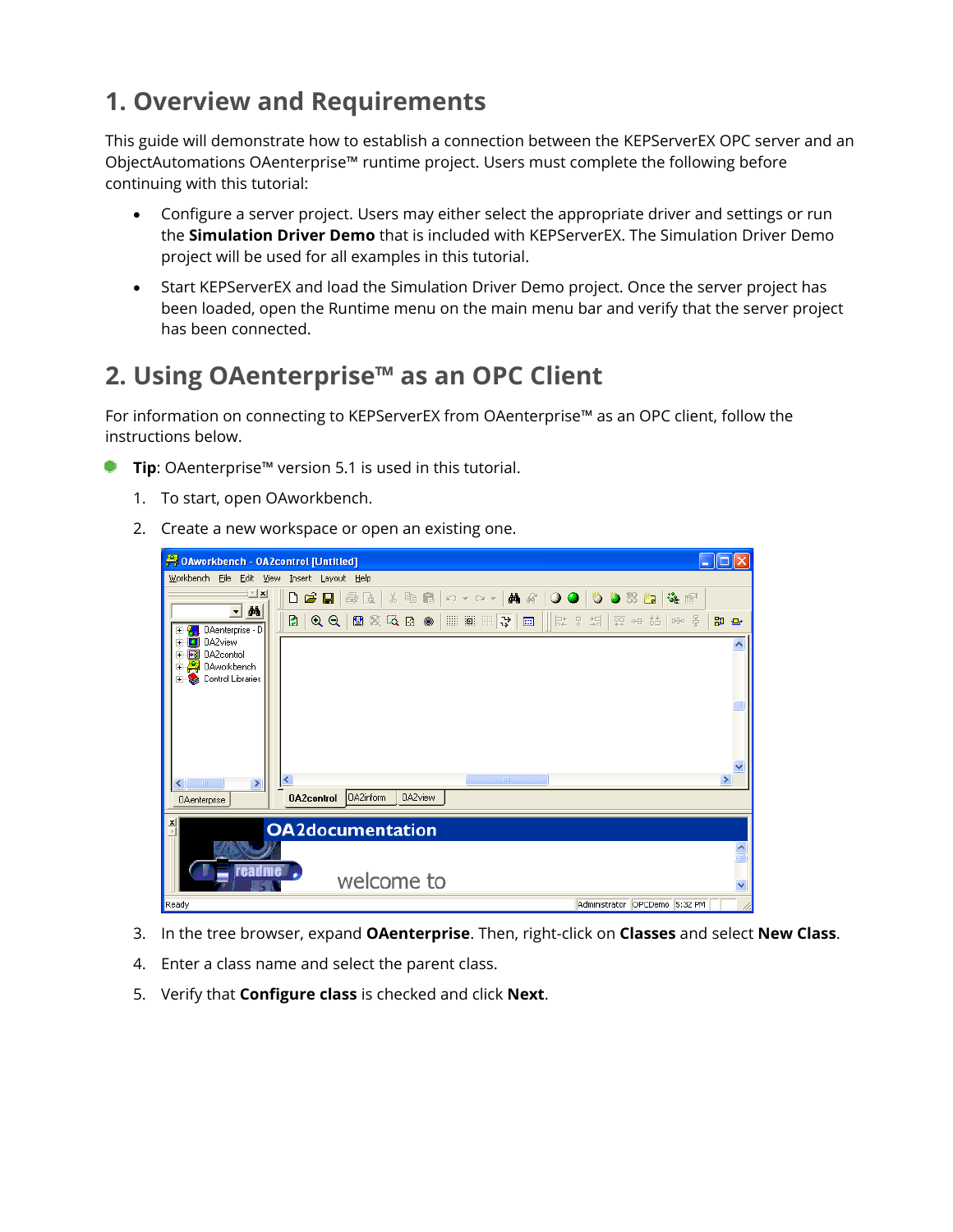| <b>New Class</b>                              |           |
|-----------------------------------------------|-----------|
| Enter a class name:<br>Display                | Next      |
| Configure class                               | Cancel    |
| Select a parent class:<br>+ C OAProcessObject | Help      |
|                                               | Advanced. |

- 6. In **Display Attributes**, select the new class object.
- 7. To add a new attribute, click **New…**.

| <b>Display Attributes</b>          |                |               |               |                        |                |
|------------------------------------|----------------|---------------|---------------|------------------------|----------------|
| Attributes:<br>Name                | Type           | Used As       | Delivery Type | Inherited From         | Close          |
| ● OBJECTSTATE                      | 32-bit Integer | <b>Output</b> | Standard      | <b>OAProcessObject</b> | Check In<br>г  |
|                                    |                |               |               |                        | New            |
|                                    |                |               |               |                        | Modify         |
|                                    |                |               |               |                        | <b>Destroy</b> |
|                                    |                |               |               |                        | Properties     |
|                                    |                |               |               |                        | Help           |
| $\left\langle \cdot \right\rangle$ | ш              |               |               | $\rightarrow$          |                |

- 8. In **New Attribute**, change the parameters as follows:
	- Enter a name. In this tutorial, "Level" is chosen.
	- Select **Value**, specifying how it will be used. In this tutorial, "Input" is chosen.
	- Select the object data type.
- 9. Once finished, click **Create**.

| <b>New Attribute</b>                                                                                                                      |         |
|-------------------------------------------------------------------------------------------------------------------------------------------|---------|
| Name:                                                                                                                                     | Create  |
| Level                                                                                                                                     | Cancel  |
| C Value<br>Used As:                                                                                                                       | $He$ lp |
| $\subseteq$ Input<br>C Output<br>™ Local<br>Type:                                                                                         |         |
| 16-bit Integer<br>Delivery Type:<br>● Optimized - Deliver only most current value<br>О.<br>Standard - Deliver all values (less efficient) |         |
| $\Box$ By Reference<br>Object<br>Class:<br>$\sim$ $\sim$ $\sim$                                                                           |         |
| Group<br>Class:                                                                                                                           |         |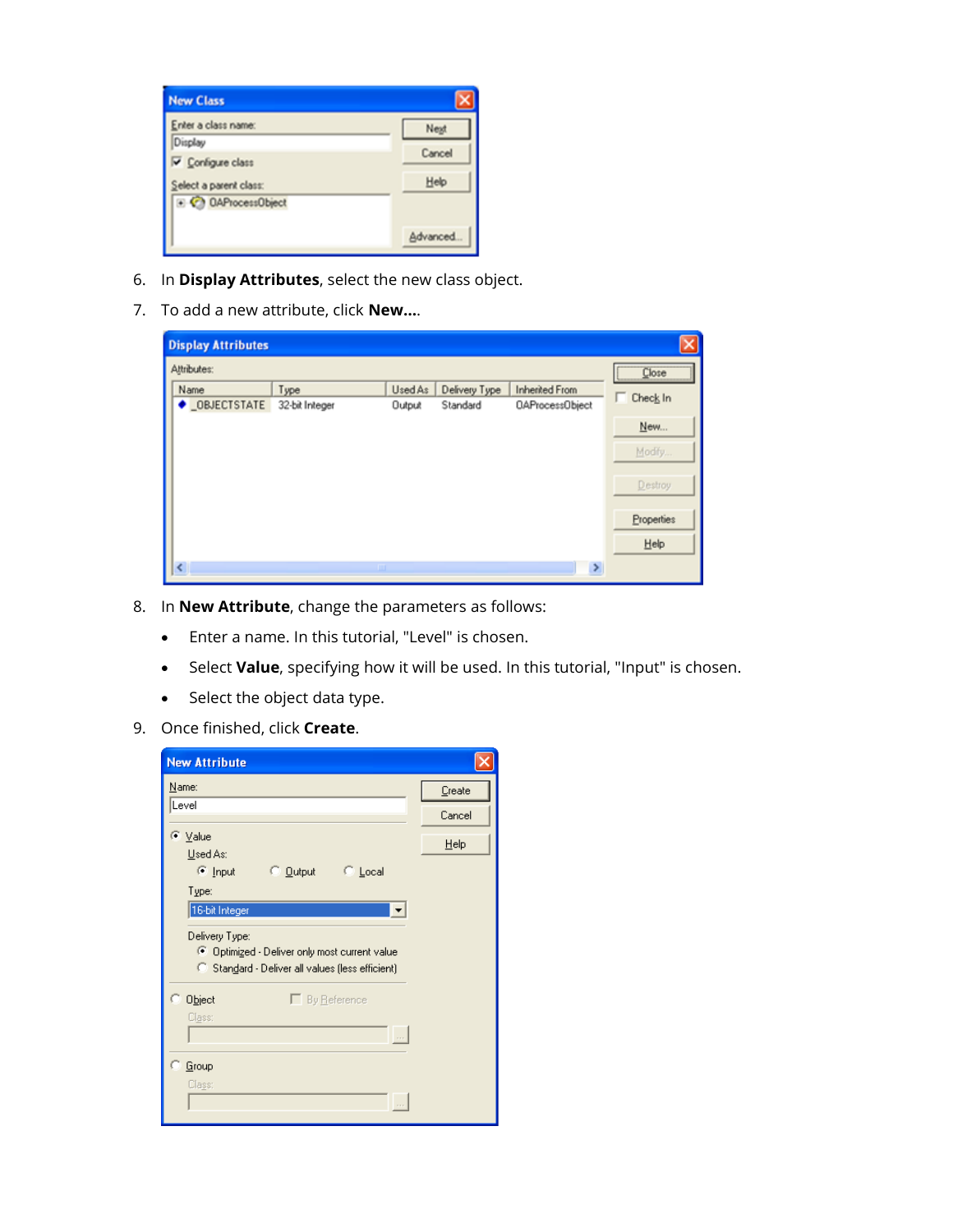- **Tip**: Additional attributes can be added to the object. In this tutorial, an attribute named "Reset" was added in order to write back to the object.
- 10. Once all the desired attributes have been added for the class, check **Check in**.
- 11. Click **Close**.

| <b>Display Attributes</b>                              |                                                            |                                     |                                                     |                                          |                                                                               |
|--------------------------------------------------------|------------------------------------------------------------|-------------------------------------|-----------------------------------------------------|------------------------------------------|-------------------------------------------------------------------------------|
| Attributes:<br>Name<br>◆ OBJECTSTATE<br>Level<br>Reset | Type<br>32-bit Integer<br>16-bit Integer<br>16-bit Integer | Used As<br>Output<br>Input<br>Input | Delivery Type<br>Standard<br>Optimized<br>Optimized | Inherited From<br><b>OAProcessObject</b> | Close<br>,,,,,,,,,,,,,,,,,,,,,,,<br>П<br>Check In<br>New<br>Modify<br>Destroy |
| $\left\vert \cdot\right\vert$                          | ШI                                                         |                                     |                                                     | ×                                        | Properties<br>Help                                                            |

- 12. Right-click on the new class and select **Create Object From**. This creates the object.
- 13. Beneath **Object Name**, enter a name for the new object.
- 14. Click **Create**.
- 15. Once finished, click **Close**.

| <b>Create Objects from Class 'Display'</b> |                                     |          |        |
|--------------------------------------------|-------------------------------------|----------|--------|
| Object name:<br>D1                         | Node:<br>DAVIDXP-VPC-VS             |          | Create |
| Description:                               |                                     |          | Close  |
|                                            |                                     |          | Help   |
| Group:<br>$\cdots$                         | Redundant to:                       | $\cdots$ |        |
|                                            | $\nabla$ Copy primary configuration |          |        |

- 16. In the OAworkbench tree browser, under **OAenterprise** | **Objects**, expand the object to display the attributes.
- 17. Right-click on an attribute and select **Properties**. In this tutorial, the attribute selected is "Level."
- 18. Select the **Basic** tab and change the parameters as follows:
	- Uncheck **Use class default values**.
	- Check **Use OPC**.
	- Check **Read** or **Write**, depending on the attribute's intention.
- 19. Once finished, click **I/O Configuration**.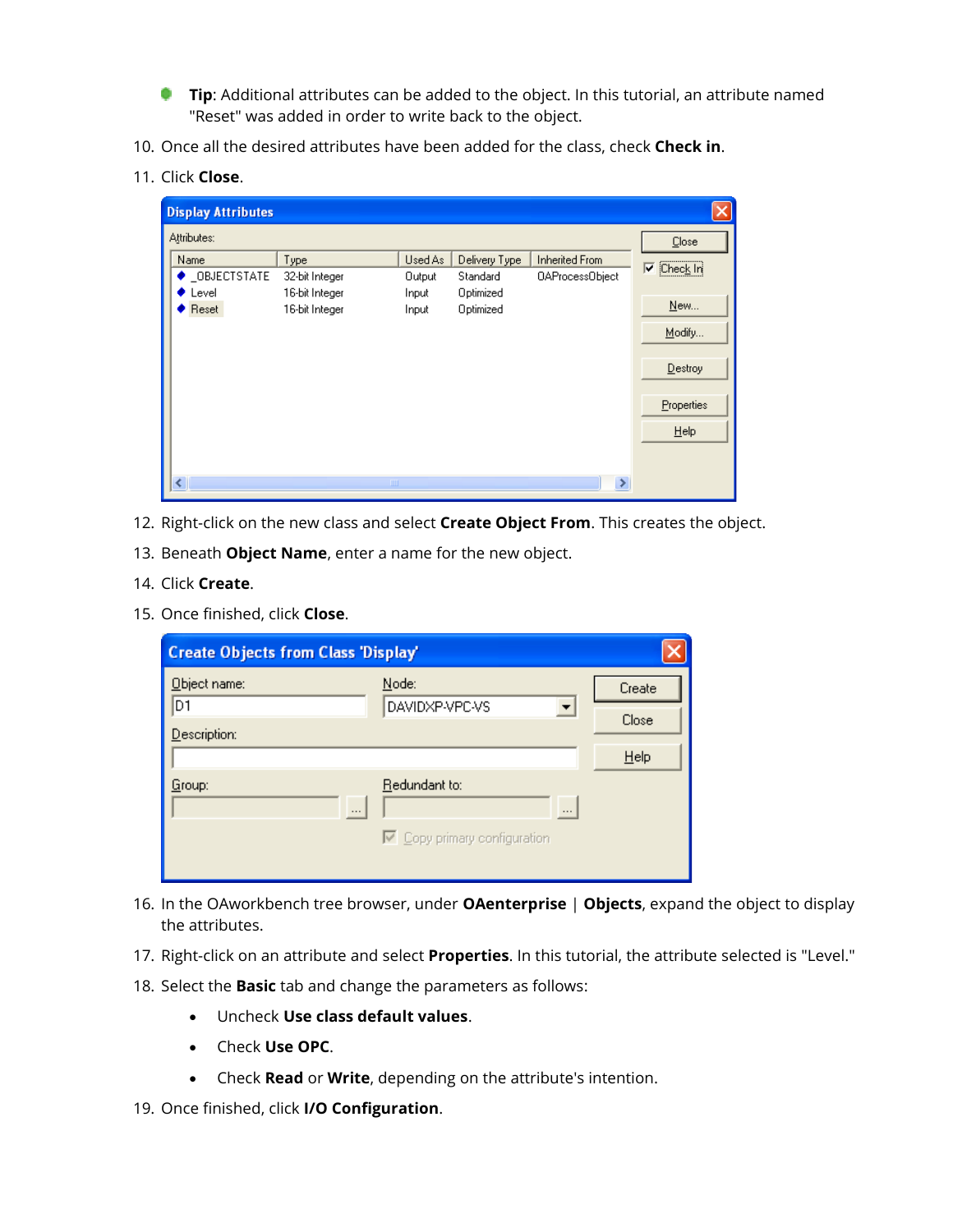| <b>Level Properties</b>                                    |
|------------------------------------------------------------|
| General Basic   History   LimitAlarm   ROCAlarm   DevAlarm |
| Enable Basic Extension                                     |
| $\overline{\vee}$ Use class default values                 |
| Initial Value:<br>C Don't Save                             |
| Set<br>C Save on Shutdown                                  |
| Units:<br>C Save on Change                                 |
| $\Box$ 0 minutes<br>C Save every                           |
| <b>Description:</b>                                        |
|                                                            |
| □ Use Attribute Link                                       |
| Link Enabled                                               |
| Source Attribute:                                          |
| $\sim$                                                     |
|                                                            |
| C Write C Read/Write<br>$\odot$ Read<br>$\Box$ Use OPC     |
| □ I/O Enabled<br>[/O Configuration                         |
| Send an event notification on every update                 |
| <b>OK</b><br>Cancel<br>Help<br><b>Apply</b>                |

20. In **I/O Configuration**, click the OPC Server browse button.

| <b>I/O Configuration</b>      |                               |         |
|-------------------------------|-------------------------------|---------|
| OPC Server:<br>$\cdots$       | 1/0 Point:                    | 0K      |
| Access Path:                  | Deadband:<br>Update Rate:     | Cancel  |
|                               | $1000$ mSecs<br>0             | $He$ lp |
| Scaling Enabled               |                               |         |
| Raw                           | Scaled                        |         |
| Min:<br>Max:<br>100<br>$\Box$ | Min:<br>Max:<br>100<br>$\Box$ |         |

21. Locate and select the server desired for connection. In this tutorial, **Kepware Enhanced OPC/DDE Server** (which has a Program ID of "Kepware.KEPServerEX .V4") is selected. KEPServerEX V5 has a Program ID of "Kepware.KEPServerEX .V5."

| <b>Select OPC Server Item</b> |           |
|-------------------------------|-----------|
| Server:                       | <b>OK</b> |
| Name Space:                   | Cancel    |
|                               | Refresh   |
|                               |           |

22. In **Select OPC Server Item**, expand the tree list beneath **Name Space** to locate the access path containing the I/O point to be associated with this attribute. In this tutorial, "Channel\_1.Device\_1.Tag\_1" is selected.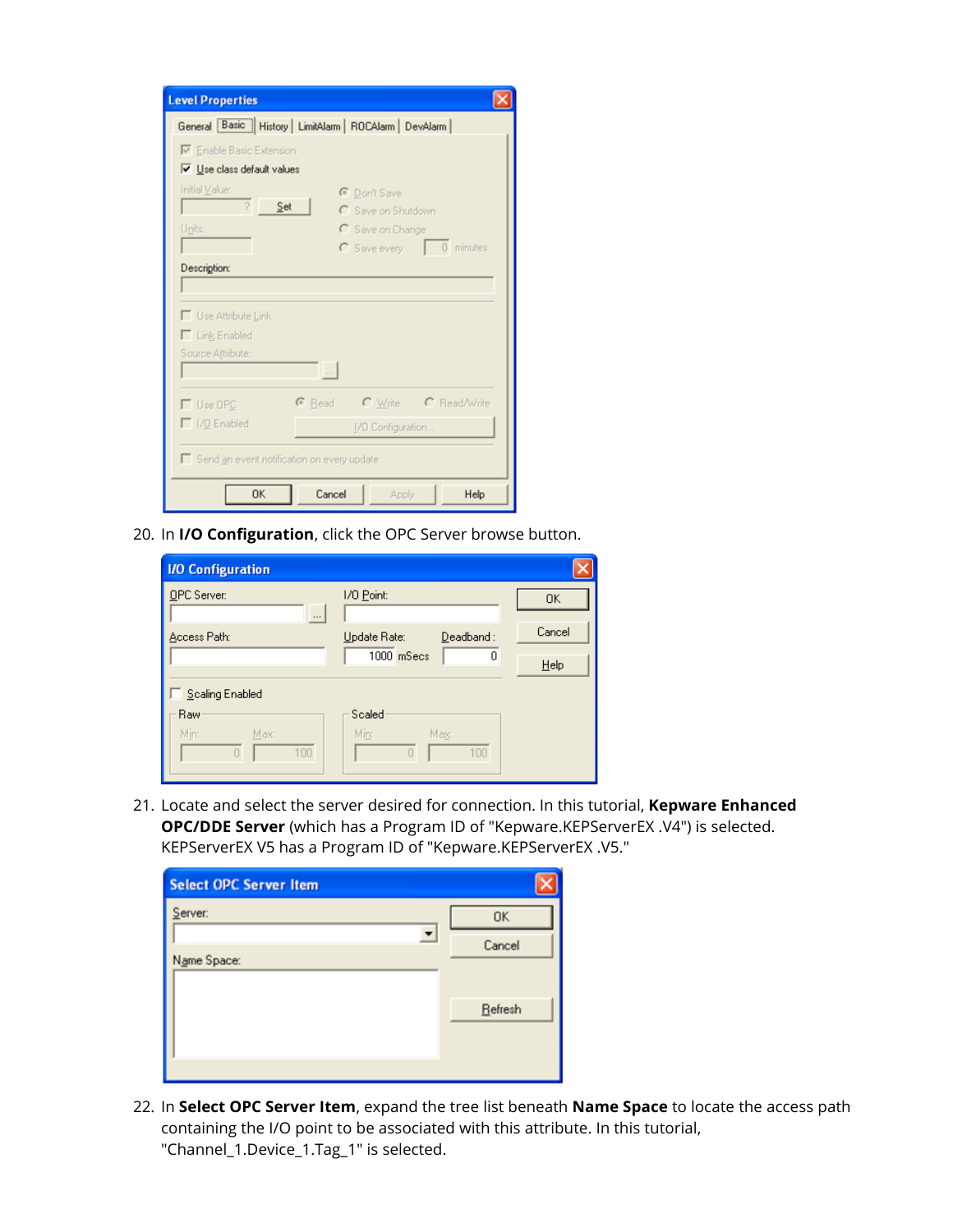23. Once finished, click **OK**.



24. In **I/O Configuration**, click **OK**.

| <b>I/O Configuration</b>                                |                                        |         |
|---------------------------------------------------------|----------------------------------------|---------|
| OPC Server:<br>$\boxed{\Box}$<br>KEPware.KEPServerEx.V4 | 1/0 Point:<br>Channel_1.Device_1.Tag_1 | OK.     |
| Access Path:                                            | Deadband:<br>Update Rate:              | Cancel  |
|                                                         | $1000$ mSecs<br>0                      | $He$ lp |
| Scaling Enabled                                         |                                        |         |
| Raw                                                     | Scaled                                 |         |
| Min:<br>Max:<br>100<br>П                                | Min:<br>Max:<br>100<br>$\cap$          |         |

25. In **Level Properties**, click **OK**.

| <b>Level Properties</b>                                           |  |  |  |  |
|-------------------------------------------------------------------|--|--|--|--|
| General Basic   History   LimitAlarm   ROCAlarm   DevAlarm        |  |  |  |  |
| Enable Basic Extension<br>Use class default values                |  |  |  |  |
| Initial Value:<br><b>Don't Save</b><br>Set<br>Save on Shutdown    |  |  |  |  |
| Units:<br>Save on Change                                          |  |  |  |  |
| 0 minutes<br>Save every                                           |  |  |  |  |
| Description:                                                      |  |  |  |  |
| Use Attribute Link                                                |  |  |  |  |
| Link Enabled                                                      |  |  |  |  |
| Source Attribute:<br>112                                          |  |  |  |  |
| C Read/Write<br><b>C</b> Read<br>Write<br>$\triangledown$ Use OPC |  |  |  |  |
| $\overline{V}$ I/O Enabled<br>1/0 Configuration                   |  |  |  |  |
| Send an event notification on every update                        |  |  |  |  |
| <b>DK</b><br>Cancel<br>Help<br>Apply                              |  |  |  |  |

- 26. Repeat the last steps as necessary for any other attributes.
- 27. Return to the OAworkbench.